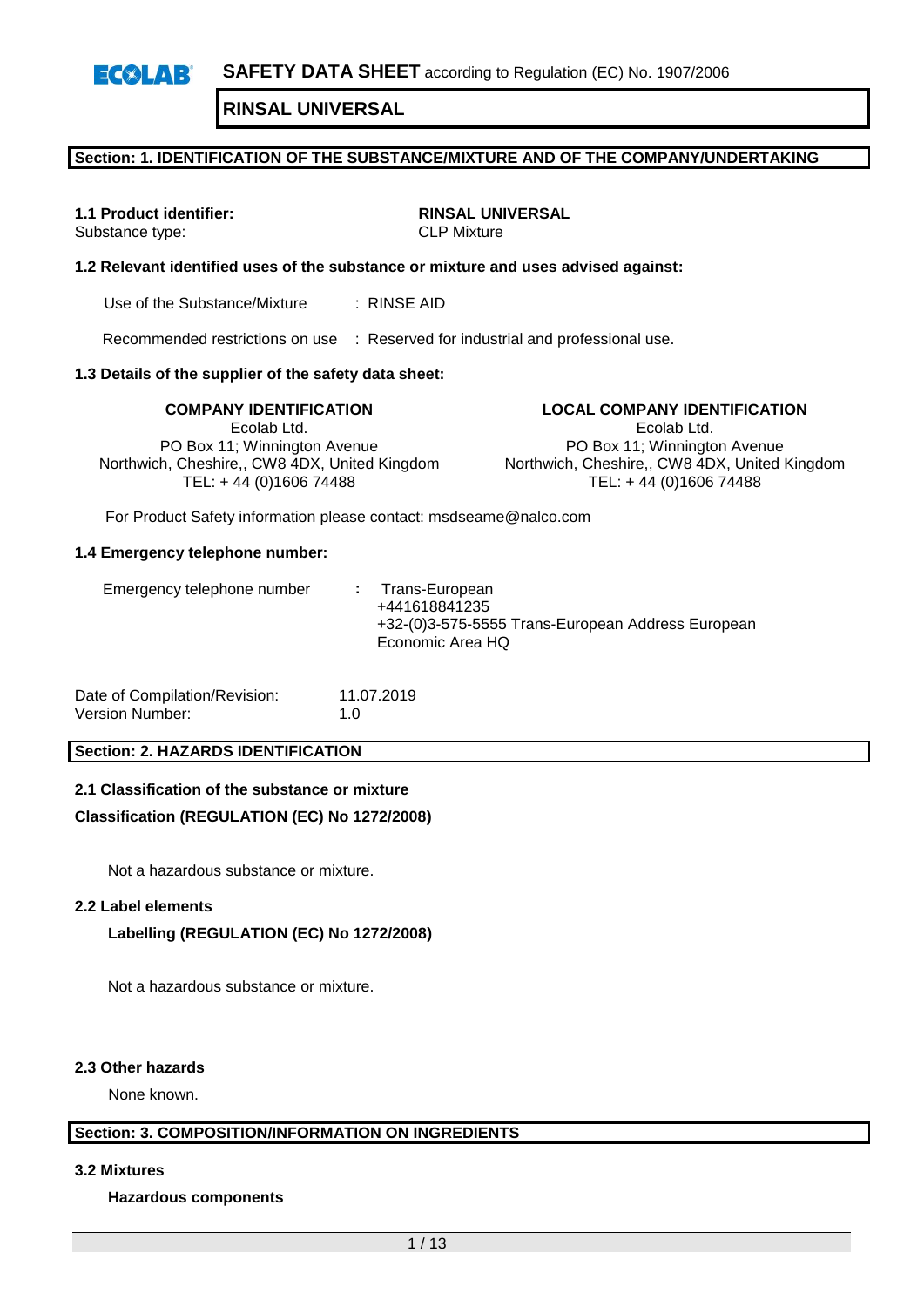| <b>Chemical Name</b>                                         | CAS-No.                                  | Classification                                                                                                                                                                                                                            | Concentration: |
|--------------------------------------------------------------|------------------------------------------|-------------------------------------------------------------------------------------------------------------------------------------------------------------------------------------------------------------------------------------------|----------------|
|                                                              | EC-No.                                   | (REGULATION (EC) No 1272/2008)                                                                                                                                                                                                            | [%]            |
|                                                              | REACH No.                                |                                                                                                                                                                                                                                           |                |
| C <sub>12</sub> -C <sub>14</sub> LINEAR ALCOHOL<br>FTHYI FNF | 68439-51-0                               | Chronic aquatic toxicity Category 3; H412                                                                                                                                                                                                 | $2.5 - 5$      |
| OXIDE/PROPYLENE OXIDE<br>ADDUCT                              | <b>POLYMER</b>                           |                                                                                                                                                                                                                                           |                |
| Isopropanol                                                  | 67-63-0<br>200-661-7<br>01-2119457558-25 | Flammable liquids Category 2; H225<br>Eye irritation Category 2; H319<br>Specific target organ toxicity - single<br>exposure Category 3; H336                                                                                             | $1 - 2.5$      |
| Dimethyl-Dioctyl-Ammonium<br>Chloride                        | 5538-94-3<br>226-901-0                   | Acute toxicity Category 3; H301<br>Acute toxicity Category 2; H330<br>Skin corrosion Sub-category 1B; H314<br>Serious eye damage Category 1; H318<br>Acute aquatic toxicity Category 1; H400<br>Chronic aquatic toxicity Category 1; H410 | < 0.1          |

For the full text of the H-Statements mentioned in this Section, see Section 16.

| Sect<br><b>FIRST AID MEASURES</b><br>tion: .<br>4. I |  |
|------------------------------------------------------|--|
|                                                      |  |

#### **4.1 Description of first aid measures**

| If inhaled                 | : Get medical attention if symptoms occur.                                                                                                                                                                |
|----------------------------|-----------------------------------------------------------------------------------------------------------------------------------------------------------------------------------------------------------|
| In case of skin contact    | : Wash off with soap and plenty of water.<br>Get medical attention if symptoms occur.                                                                                                                     |
| In case of eye contact     | : Rinse with plenty of water.<br>Get medical attention if symptoms occur.                                                                                                                                 |
| If swallowed               | $\therefore$ Rinse mouth.<br>Get medical attention if symptoms occur.                                                                                                                                     |
| Protection of first-aiders | : In event of emergency assess the danger before taking action.<br>Do not put yourself at risk of injury. If in doubt, contact<br>emergency responders. Use personal protective equipment as<br>required. |

#### **4.2 Most important symptoms and effects, both acute and delayed**

**See Section 11 for more detailed information on health effects and symptoms.**

#### **4.3 Indication of immediate medical attention and special treatment needed**

| Treatment |  |
|-----------|--|
|-----------|--|

: No specific measures identified.

#### **Section: 5. FIREFIGHTING MEASURES**

#### **5.1 Extinguishing media**

| Suitable extinguishing media | Use extinguishing measures that are appropriate to local<br>circumstances and the surrounding environment. |
|------------------------------|------------------------------------------------------------------------------------------------------------|
|                              |                                                                                                            |

#### **5.2 Special hazards arising from the substance or mixture**

| Specific hazards during | : Not flammable or combustible. |
|-------------------------|---------------------------------|
| firefighting            |                                 |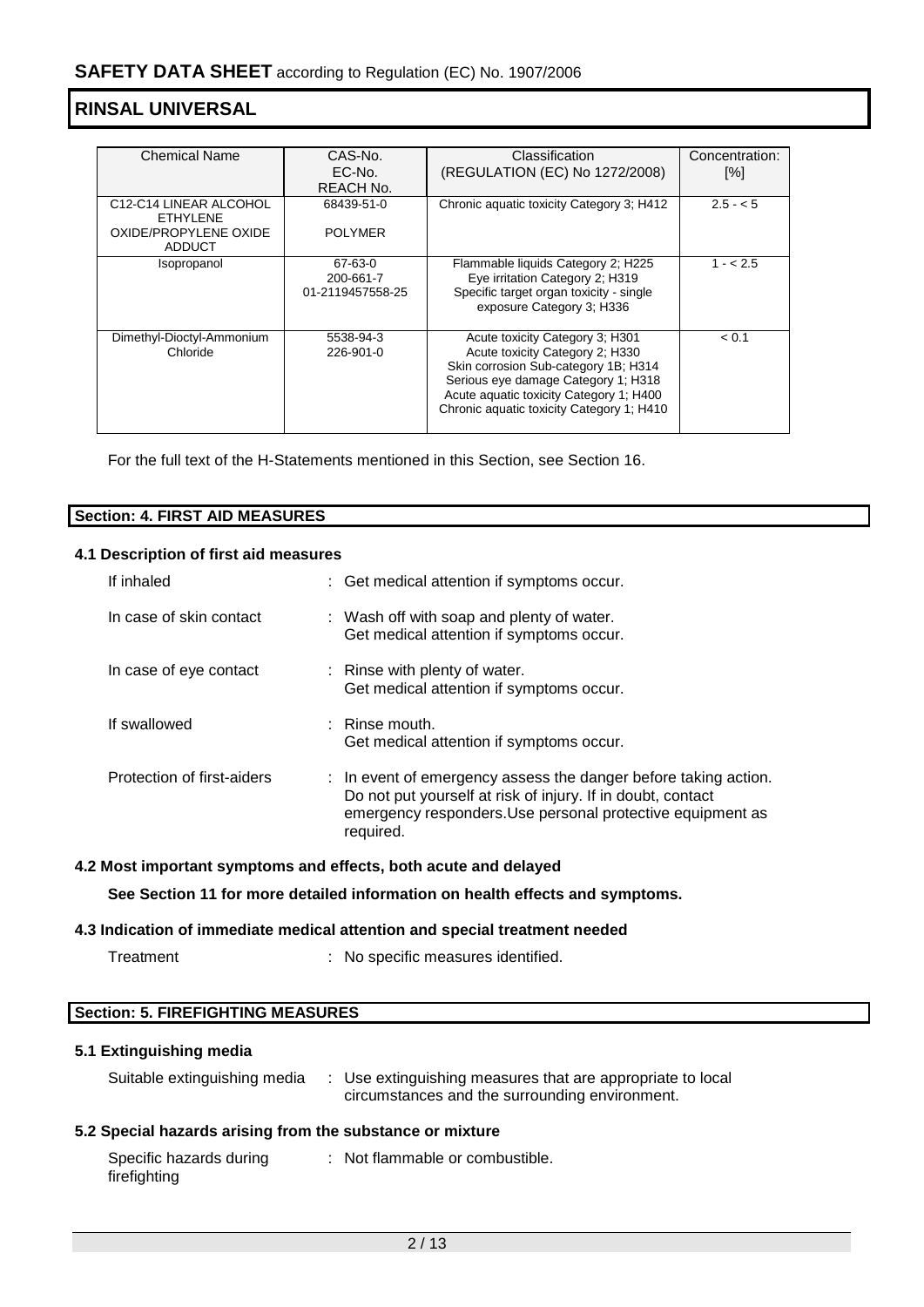| <b>RINSAL UNIVERSAL</b>                          |                                                                                                                                                                                      |
|--------------------------------------------------|--------------------------------------------------------------------------------------------------------------------------------------------------------------------------------------|
| Hazardous combustion<br>products                 | : Depending on combustion properties, decomposition products<br>may include following materials:<br>Carbon oxides<br>nitrogen oxides (NOx)<br>Sulphur oxides<br>Oxides of phosphorus |
| 5.3 Advice for firefighters                      |                                                                                                                                                                                      |
| Special protective equipment<br>for firefighters | : Use personal protective equipment.                                                                                                                                                 |
| Further information                              | : Fire residues and contaminated fire extinguishing water must<br>be disposed of in accordance with local regulations.                                                               |

#### **Section: 6. ACCIDENTAL RELEASE MEASURES**

#### **6.1 Personal precautions, protective equipment and emergency procedures**

| Advice for non-emergency<br>personnel | : Refer to protective measures listed in sections 7 and 8.                                                                                             |
|---------------------------------------|--------------------------------------------------------------------------------------------------------------------------------------------------------|
| Advice for emergency<br>responders    | : If specialised clothing is required to deal with the spillage, take<br>note of any information in Section 8 on suitable and unsuitable<br>materials. |

#### **6.2 Environmental precautions**

#### **6.3 Methods and materials for containment and cleaning up**

| Methods for cleaning up | : Stop leak if safe to do so.<br>Contain spillage, and then collect with non-combustible<br>absorbent material, (e.g. sand, earth, diatomaceous earth,<br>vermiculite) and place in container for disposal according to<br>local / national regulations (see section 13).<br>Flush away traces with water.<br>For large spills, dike spilled material or otherwise contain<br>material to ensure runoff does not reach a waterway. |
|-------------------------|------------------------------------------------------------------------------------------------------------------------------------------------------------------------------------------------------------------------------------------------------------------------------------------------------------------------------------------------------------------------------------------------------------------------------------|
|-------------------------|------------------------------------------------------------------------------------------------------------------------------------------------------------------------------------------------------------------------------------------------------------------------------------------------------------------------------------------------------------------------------------------------------------------------------------|

#### **6.4 Reference to other sections**

See Section 1 for emergency contact information. For personal protection see section 8. See Section 13 for additional waste treatment information.

# **Section: 7. HANDLING AND STORAGE**

#### **7.1 Precautions for safe handling**

| Advice on safe handling | : For personal protection see section 8. Wash hands after<br>handling.    |
|-------------------------|---------------------------------------------------------------------------|
| Hygiene measures        | : Wash hands before breaks and immediately after handling the<br>product. |

#### **7.2 Conditions for safe storage, including any incompatibilities**

| Requirements for storage | Keep out of reach of children. Keep container tightly closed. |
|--------------------------|---------------------------------------------------------------|
| areas and containers     | Store in suitable labelled containers.                        |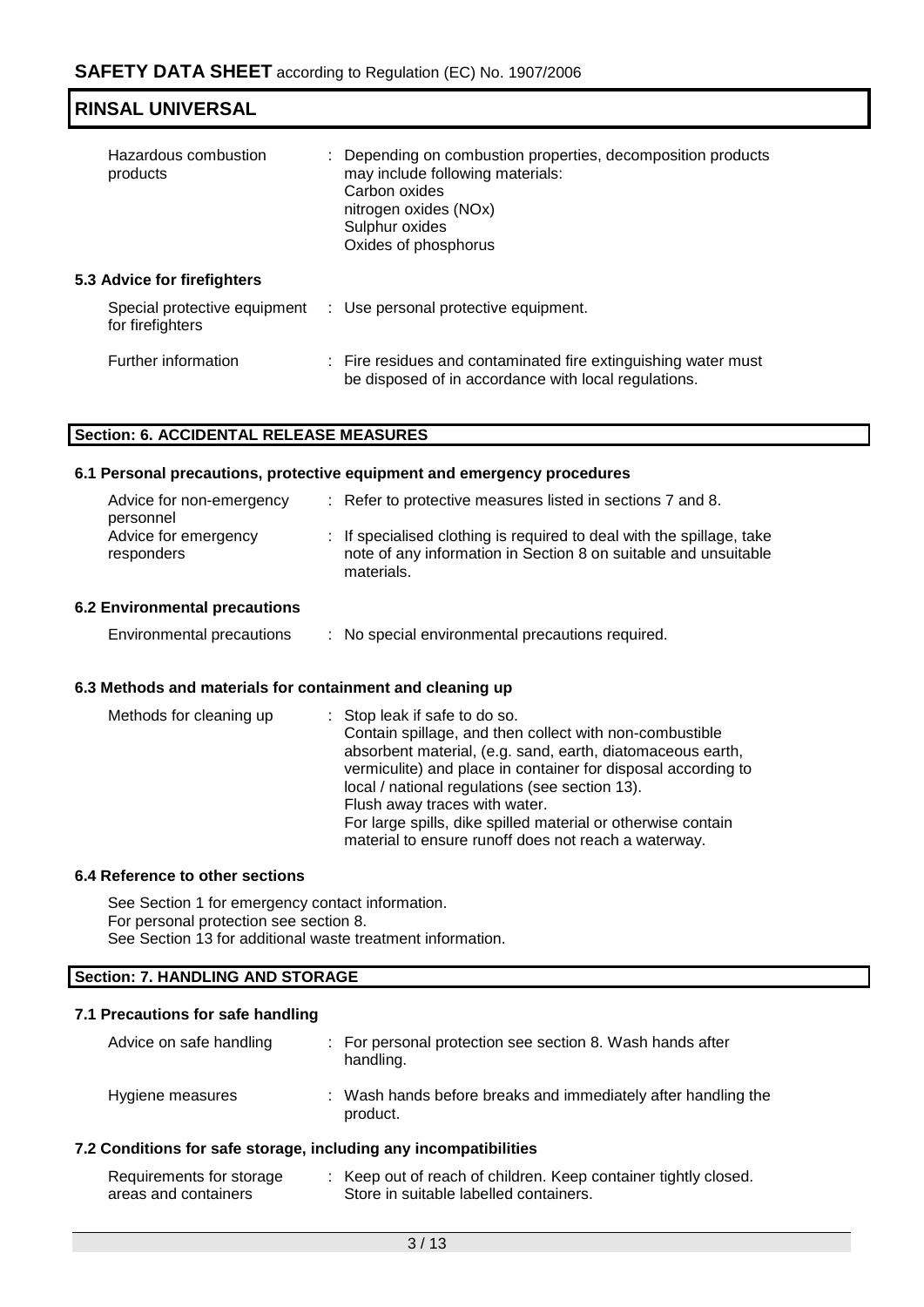Suitable material : Keep in properly labelled containers.

#### **7.3 Specific end uses**

Specific use(s) : RINSE AID

#### **Section: 8. EXPOSURE CONTROLS/PERSONAL PROTECTION**

#### **8.1 Control parameters**

#### **Occupational Exposure Limits**

| Components          | CAS-No. |                                                                            | Value type (Form                                                           | Control parameters | <b>Basis</b> |  |
|---------------------|---------|----------------------------------------------------------------------------|----------------------------------------------------------------------------|--------------------|--------------|--|
|                     |         |                                                                            | of exposure)                                                               |                    |              |  |
| <i>Isopropanol</i>  | 67-63-0 |                                                                            | OELV - 8 hrs                                                               | $200$ ppm          | IR OEL       |  |
|                     |         |                                                                            | (TWA)                                                                      |                    |              |  |
| Further information | Sk      |                                                                            | Substances which have the capacity to penetrate intact skin when they come |                    |              |  |
|                     |         |                                                                            | in contact with it, and be absorbed into the body                          |                    |              |  |
|                     |         |                                                                            | OELV - 15 min                                                              | $400$ ppm          | IR OEL       |  |
|                     |         |                                                                            | (STEL)                                                                     |                    |              |  |
| Further information | Sk      | Substances which have the capacity to penetrate intact skin when they come |                                                                            |                    |              |  |
|                     |         |                                                                            | in contact with it, and be absorbed into the body                          |                    |              |  |

#### DNEL

| <b>Isopropanol</b> | End Use: Workers<br>Exposure routes: Dermal<br>Potential health effects: Long-term systemic effects<br>Value: 888 mg/cm2     |
|--------------------|------------------------------------------------------------------------------------------------------------------------------|
|                    | End Use: Workers<br>Exposure routes: Inhalation<br>Potential health effects: Long-term systemic effects<br>Value: 500 mg/m3  |
|                    | End Use: Consumers<br>Exposure routes: Dermal<br>Potential health effects: Long-term systemic effects<br>Value: 319 mg/cm2   |
|                    | End Use: Consumers<br>Exposure routes: Inhalation<br>Potential health effects: Long-term systemic effects<br>Value: 89 mg/m3 |
|                    | End Use: Consumers<br>Exposure routes: Ingestion<br>Potential health effects: Long-term systemic effects<br>Value: 26 ppm    |

#### PNEC

| Isopropanol | Fresh water<br>Value: 140.9 mg/l              |
|-------------|-----------------------------------------------|
|             | Marine water<br>Value: 140.9 mg/l             |
|             | Intermittent use/release<br>Value: 140.9 mg/l |
|             | Fresh water                                   |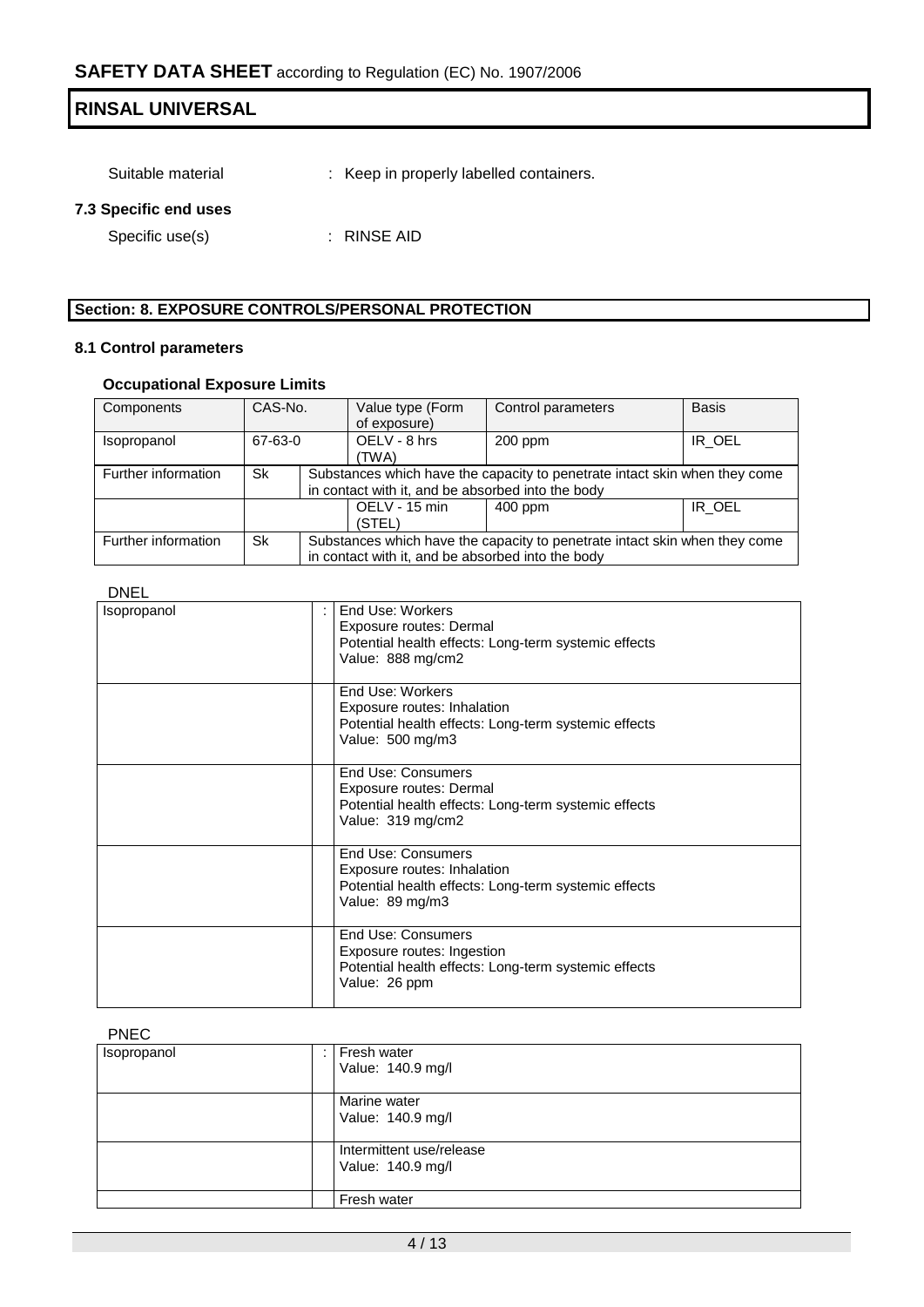| Value: 552 mg/kg                           |
|--------------------------------------------|
| Marine sediment<br>Value: 552 mg/kg        |
| Soil<br>Value: 28 mg/kg                    |
| Sewage treatment plant<br>Value: 2251 mg/l |
| Oral<br>Value: 160 mg/kg                   |

#### **8.2 Exposure controls**

#### **Appropriate engineering controls**

Good general ventilation should be sufficient to control worker exposure to airborne contaminants.

| Individual protection measures             |                                                                                                                                                                                                                                                                                                                                                   |  |  |  |
|--------------------------------------------|---------------------------------------------------------------------------------------------------------------------------------------------------------------------------------------------------------------------------------------------------------------------------------------------------------------------------------------------------|--|--|--|
| Hygiene measures                           | : Wash hands before breaks and immediately after handling the<br>product.                                                                                                                                                                                                                                                                         |  |  |  |
| Eye/face protection (EN<br>166)            | : No special protective equipment required.                                                                                                                                                                                                                                                                                                       |  |  |  |
| Hand protection (EN 374)                   | : No special protective equipment required.                                                                                                                                                                                                                                                                                                       |  |  |  |
|                                            |                                                                                                                                                                                                                                                                                                                                                   |  |  |  |
| Skin and body protection<br>(EN 14605)     | : Wear suitable protective clothing.                                                                                                                                                                                                                                                                                                              |  |  |  |
| Respiratory protection (EN)<br>143, 14387) | : When respiratory risks cannot be avoided or sufficiently<br>limited by technical means of collective protection or by<br>measures, methods or procedures of work organization,<br>consider the use of certified respiratory protection equipment<br>meeting EU requirements (89/656/EEC, (EU) 2016/425), or<br>equivalent, with filter type:A-P |  |  |  |
| <b>Environmental exposure controls</b>     |                                                                                                                                                                                                                                                                                                                                                   |  |  |  |
| General advice                             | Consider the provision of containment around storage                                                                                                                                                                                                                                                                                              |  |  |  |

# **Section: 9. PHYSICAL AND CHEMICAL PROPERTIES**

#### **9.1 Information on basic physical and chemical properties**

vessels.

| Appearance  | : liquid                  |
|-------------|---------------------------|
| Colour      | : blue                    |
| Odour       | : Characteristic          |
| Flash point | : $>100 °C$               |
|             |                           |
| рH          | : $6.7 - 7.5$ , $(20 °C)$ |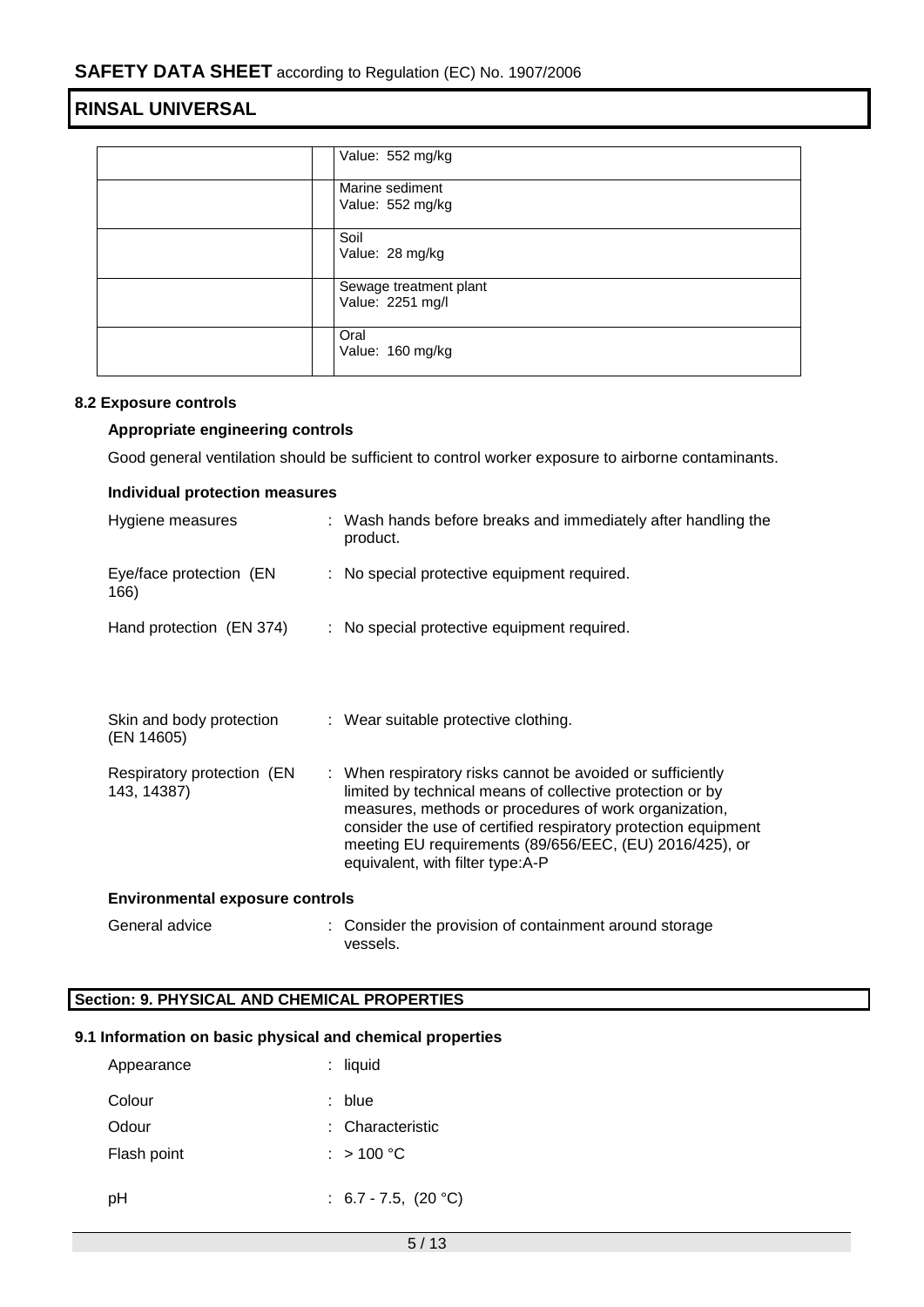| <b>Odour Threshold</b>                     |    | no data available                           |
|--------------------------------------------|----|---------------------------------------------|
| Melting point/freezing point               |    | no data available                           |
| Initial boiling point and boiling<br>range | t. | no data available                           |
| Evaporation rate                           |    | no data available                           |
| Flammability (solid, gas)                  |    | no data available                           |
| Upper explosion limit                      |    | no data available                           |
| Lower explosion limit                      |    | no data available                           |
| Vapour pressure                            |    | no data available                           |
| Relative vapour density                    |    | no data available                           |
| Relative density                           |    | $0.990 - 1.010$                             |
| Solubility(ies)                            |    |                                             |
|                                            |    | soluble in cold water, soluble in hot water |
| Water solubility                           |    |                                             |
| Solubility in other solvents               |    | no data available                           |
| Partition coefficient: n-<br>octanol/water |    | no data available                           |
| Auto-ignition temperature                  |    | no data available                           |
| Thermal decomposition                      |    | no data available                           |
| Viscosity, dynamic                         |    | no data available                           |
| Viscosity, kinematic                       |    | no data available                           |
| <b>Explosive properties</b>                |    | no data available                           |
| Oxidizing properties                       |    | no data available                           |

#### **9.2 Other information**

no data available

#### **Section: 10. STABILITY AND REACTIVITY**

#### **10.1 Reactivity**

No dangerous reaction known under conditions of normal use.

#### **10.2 Chemical stability**

Stable under normal conditions.

#### **10.3 Possibility of hazardous reactions**

| Hazardous reactions |  |  | No dangerous reaction known under conditions of normal use. |  |  |  |  |
|---------------------|--|--|-------------------------------------------------------------|--|--|--|--|
|---------------------|--|--|-------------------------------------------------------------|--|--|--|--|

#### **10.4 Conditions to avoid**

Conditions to avoid : None known.

#### **10.5 Incompatible materials**

Materials to avoid : None known

#### **10.6 Hazardous decomposition products**

Hazardous decomposition : Depending on combustion properties, decomposition products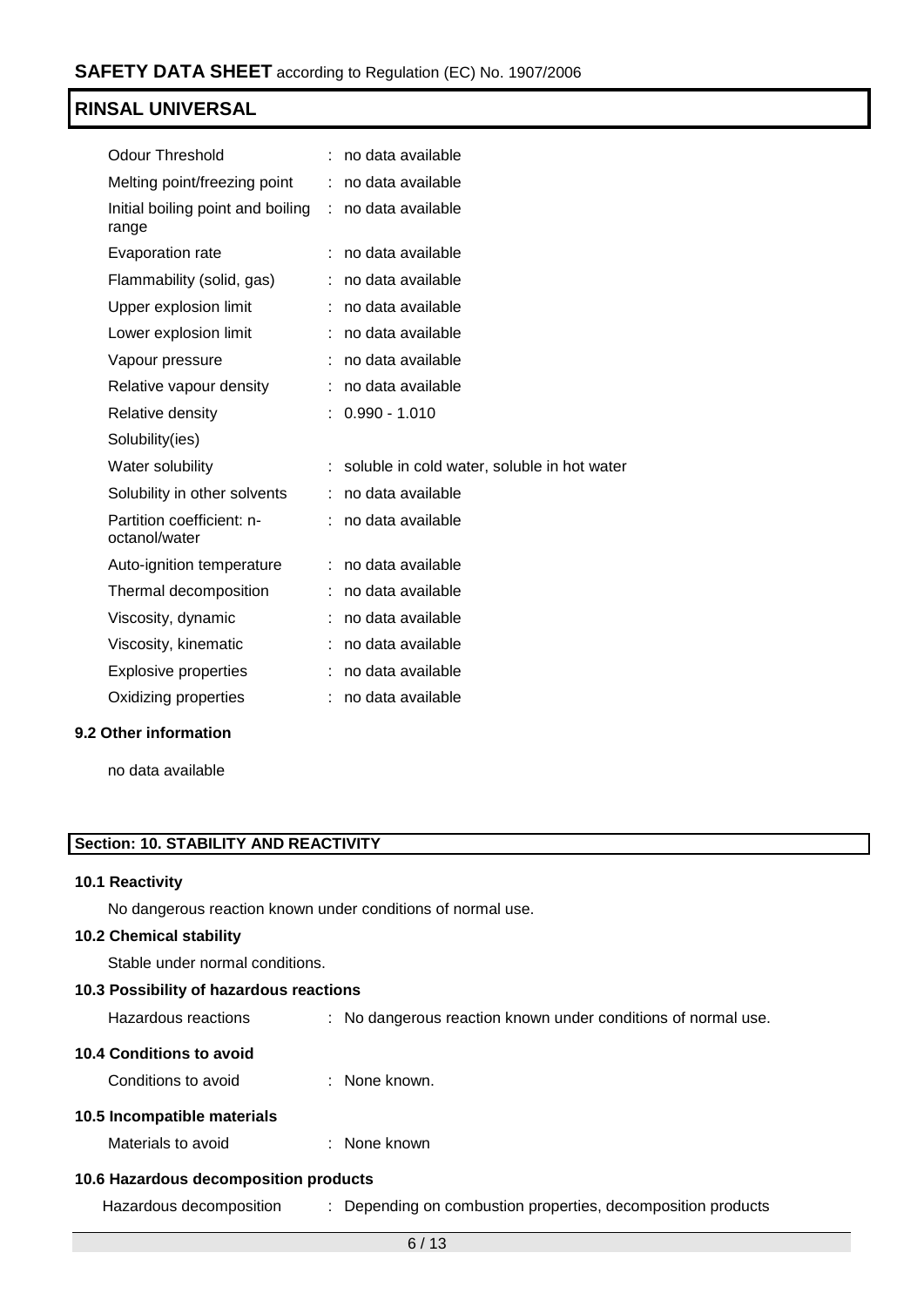products may include following materials: Carbon oxides nitrogen oxides (NOx) Sulphur oxides Oxides of phosphorus

#### **Section: 11. TOXICOLOGICAL INFORMATION**

#### **11.1 Information on toxicological effects**

Information on likely routes of : Inhalation, Eye contact, Skin contact exposure

#### **Toxicity**

#### **Product**

| Acute oral toxicity                  | There is no data available for this product.                                               |
|--------------------------------------|--------------------------------------------------------------------------------------------|
| Acute inhalation toxicity            | There is no data available for this product.<br>t.                                         |
| Acute dermal toxicity                | There is no data available for this product.                                               |
| Skin corrosion/irritation            | There is no data available for this product.                                               |
| Serious eye damage/eye<br>irritation | There is no data available for this product.                                               |
| Respiratory or skin<br>sensitization | There is no data available for this product.                                               |
| Carcinogenicity                      | There is no data available for this product.                                               |
| Reproductive effects                 | There is no data available for this product.                                               |
| Germ cell mutagenicity               | There is no data available for this product.                                               |
| Teratogenicity                       | There is no data available for this product.                                               |
| STOT - single exposure               | There is no data available for this product.                                               |
| STOT - repeated exposure             | There is no data available for this product.<br>t.                                         |
| Aspiration toxicity                  | There is no data available for this product.                                               |
| <b>Components</b>                    |                                                                                            |
| Acute oral toxicity                  | C12-C14 LINEAR ALCOHOL ETHYLENE<br>OXIDE/PROPYLENE OXIDE ADDUCT<br>LD50 rat: > 2,000 mg/kg |
|                                      | Isopropanol<br>LD50 rat: 5,840 mg/kg                                                       |
|                                      | Dimethyl-Dioctyl-Ammonium Chloride<br>LD50 rat: 238 mg/kg                                  |

#### **Components**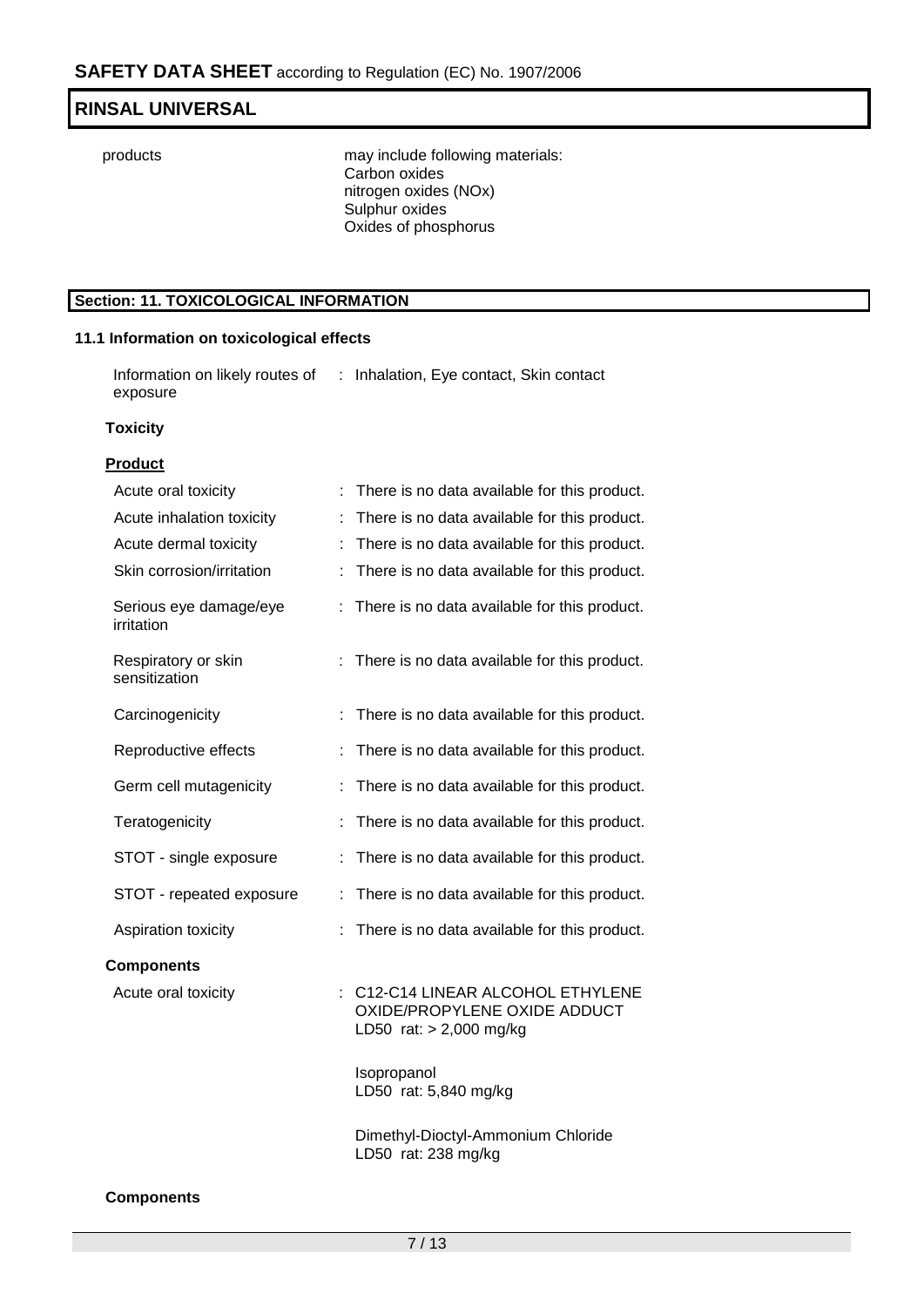| Acute inhalation toxicity             | : Isopropanol<br>LC50 rat: > 30 mg/l<br>Exposure time: 4 h<br>Test atmosphere: vapour                         |
|---------------------------------------|---------------------------------------------------------------------------------------------------------------|
|                                       | Dimethyl-Dioctyl-Ammonium Chloride<br>LC50 rat: 0.07 mg/l<br>Exposure time: 4 h<br>Test atmosphere: dust/mist |
| <b>Components</b>                     |                                                                                                               |
| Acute dermal toxicity                 | : C12-C14 LINEAR ALCOHOL ETHYLENE<br>OXIDE/PROPYLENE OXIDE ADDUCT<br>LD50 rat: > 5,000 mg/kg                  |
|                                       | Isopropanol<br>LD50 rabbit: 12,870 mg/kg                                                                      |
|                                       | Dimethyl-Dioctyl-Ammonium Chloride<br>LD50 rabbit: 2,930 mg/kg                                                |
| <b>Potential Health Effects</b>       |                                                                                                               |
| Eyes                                  | : Health injuries are not known or expected under normal<br>use.                                              |
| Skin                                  | : Health injuries are not known or expected under normal<br>use.                                              |
| Ingestion                             | : Health injuries are not known or expected under normal<br>use.                                              |
| Inhalation                            | : Health injuries are not known or expected under normal<br>use.                                              |
| <b>Chronic Exposure</b>               | : Health injuries are not known or expected under normal<br>use.                                              |
| <b>Experience with human exposure</b> |                                                                                                               |
| Eye contact                           | : No symptoms known or expected.                                                                              |
| Skin contact                          | No symptoms known or expected.                                                                                |
| Ingestion                             | No symptoms known or expected.                                                                                |

Inhalation : No symptoms known or expected.

| <b>Further information</b> | no data available |
|----------------------------|-------------------|
|                            |                   |

# **Section: 12. ECOLOGICAL INFORMATION**

# **12.1 Ecotoxicity**

#### **Product**

| <b>Environmental Effects</b> | : This product has no known ecotoxicological effects. |
|------------------------------|-------------------------------------------------------|
| Toxicity to fish             | : no data available                                   |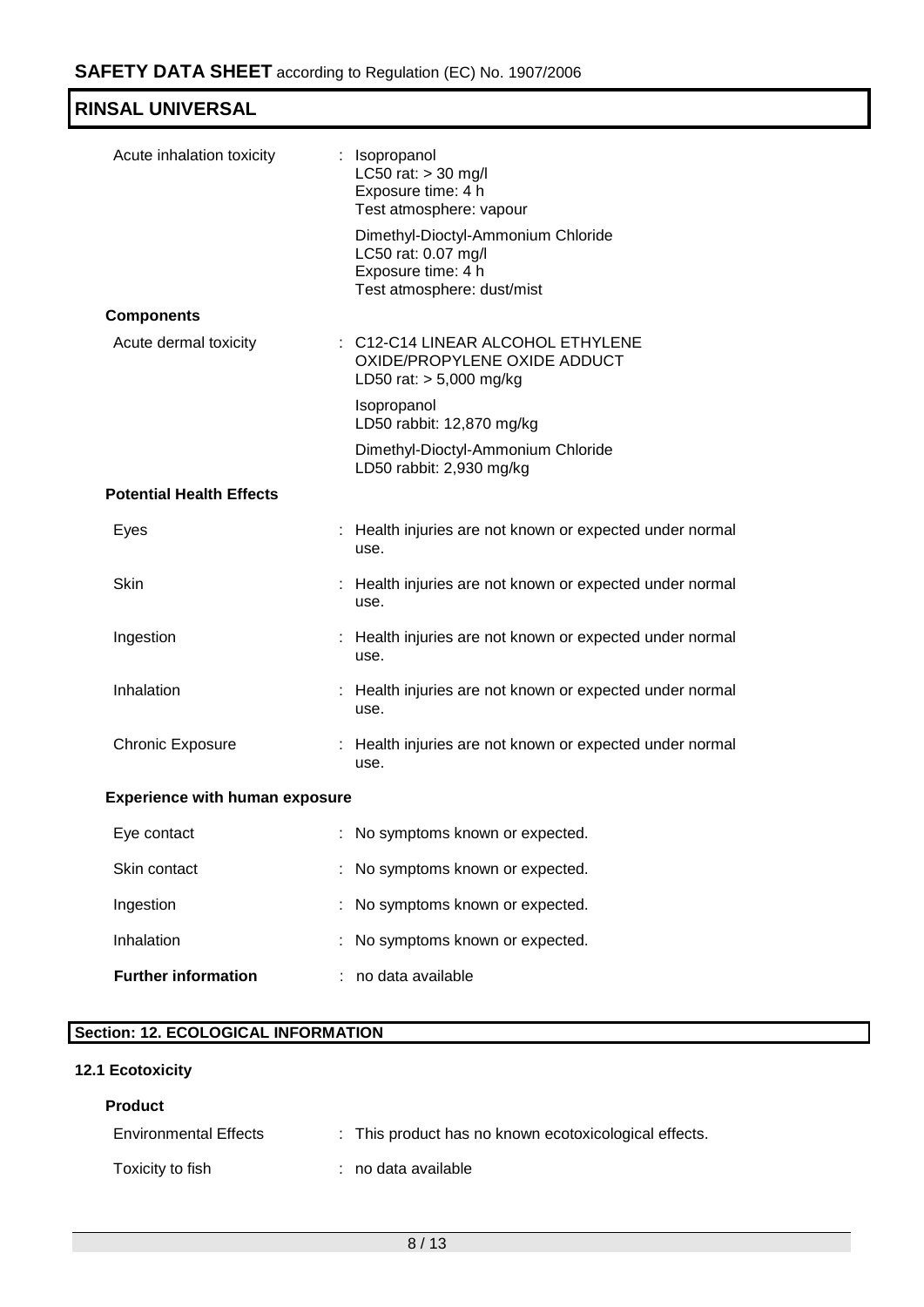| Toxicity to daphnia and other : no data available<br>aquatic invertebrates   |                                                                                                                                     |
|------------------------------------------------------------------------------|-------------------------------------------------------------------------------------------------------------------------------------|
| Toxicity to algae                                                            | : no data available                                                                                                                 |
| <b>Components</b>                                                            |                                                                                                                                     |
| Toxicity to fish                                                             | : C12-C14 LINEAR ALCOHOL ETHYLENE<br>OXIDE/PROPYLENE OXIDE ADDUCT<br>48 h LC50 Leuciscus idus (Golden orfe): > 1 mg/l               |
|                                                                              | Isopropanol<br>96 h LC50 Pimephales promelas (fathead minnow):<br>9,640 mg/l                                                        |
|                                                                              | Dimethyl-Dioctyl-Ammonium Chloride<br>96 h LC50 Oncorhynchus mykiss (rainbow trout): 0.35<br>mg/l                                   |
| <b>Components</b>                                                            |                                                                                                                                     |
| Toxicity to daphnia and other<br>aquatic invertebrates                       | : C12-C14 LINEAR ALCOHOL ETHYLENE<br>OXIDE/PROPYLENE OXIDE ADDUCT<br>24 h EC50 Daphnia magna (Water flea): > 1 mg/l                 |
|                                                                              | Isopropanol<br>LC50 Daphnia magna (Water flea): > 10,000 mg/l                                                                       |
|                                                                              | Dimethyl-Dioctyl-Ammonium Chloride<br>96 h LC50 Americamysis bahia: 0.073 mg/l                                                      |
| <b>Components</b>                                                            |                                                                                                                                     |
| Toxicity to algae                                                            | : C12-C14 LINEAR ALCOHOL ETHYLENE<br>OXIDE/PROPYLENE OXIDE ADDUCT<br>72 h EC50 Desmodesmus subspicatus (green algae): ><br>1 $mg/l$ |
|                                                                              | Dimethyl-Dioctyl-Ammonium Chloride<br>72 h EC50 Pseudokirchneriella subcapitata (algae):<br>$0.122$ mg/l                            |
| <b>Components</b>                                                            |                                                                                                                                     |
| Toxicity to bacteria                                                         | Isopropanol<br>1,050 mg/l                                                                                                           |
| <b>Components</b>                                                            |                                                                                                                                     |
| Toxicity to fish (Chronic<br>toxicity)                                       | Dimethyl-Dioctyl-Ammonium Chloride<br>33 d NOEC Pimephales promelas (fathead minnow):<br>$0.018$ mg/l                               |
| <b>Components</b>                                                            |                                                                                                                                     |
| Toxicity to daphnia and other<br>aquatic invertebrates (Chronic<br>toxicity) | : Dimethyl-Dioctyl-Ammonium Chloride<br>21 d NOEC Daphnia magna (Water flea): 0.027 mg/l                                            |

# **12.2 Persistence and degradability**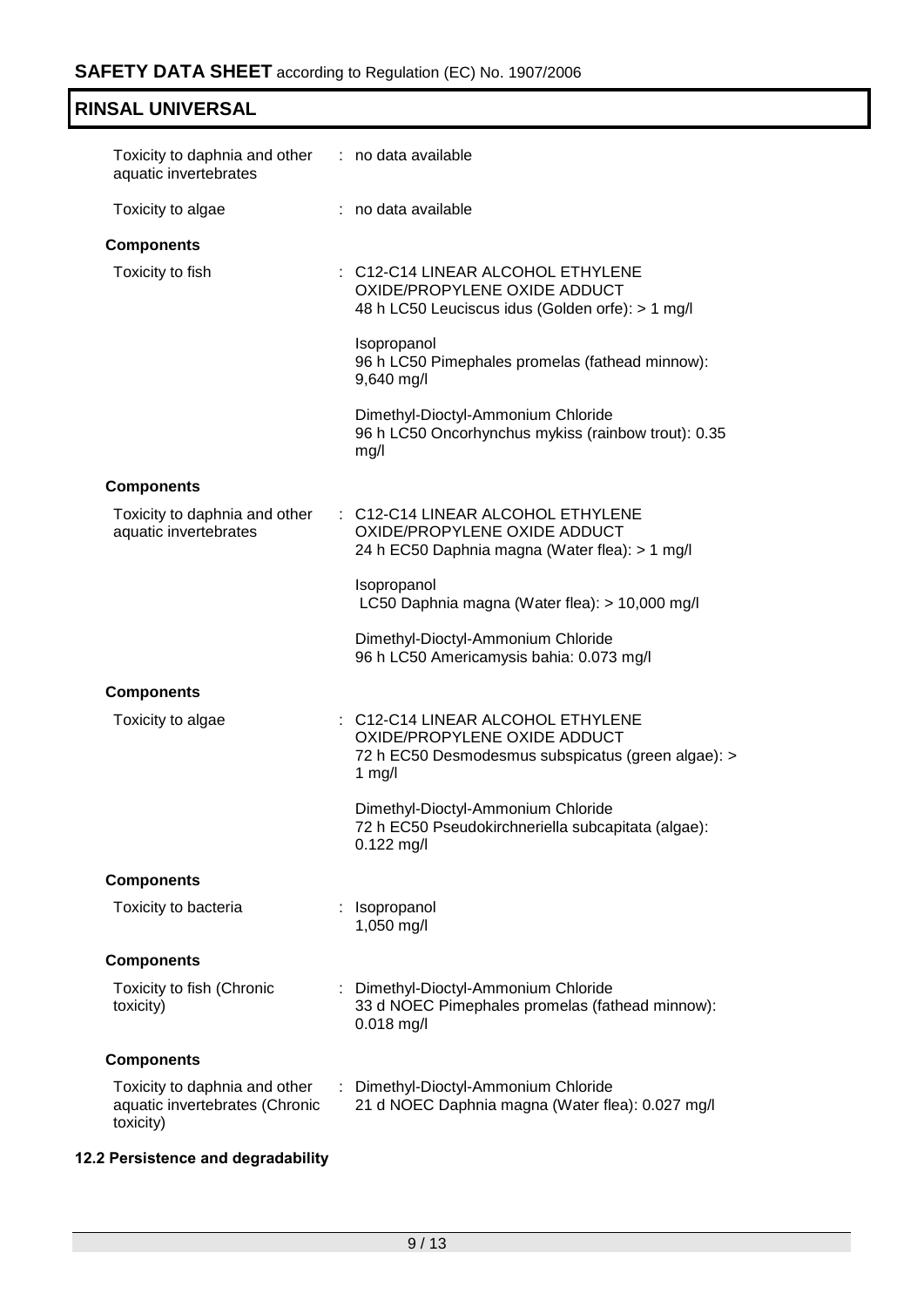#### **Product**

no data available

#### **Components**

Biodegradability : C12-C14 LINEAR ALCOHOL ETHYLENE OXIDE/PROPYLENE OXIDE ADDUCT Result: Readily biodegradable.

> Isopropanol Result: Readily biodegradable.

Dimethyl-Dioctyl-Ammonium Chloride Result: Poorly biodegradable

#### **12.3 Bioaccumulative potential**

no data available

#### **12.4 Mobility in soil**

no data available

#### **12.5 Results of PBT and vPvB assessment**

#### **Product**

Assessment : This substance/mixture contains no components considered to be either persistent, bioaccumulative and toxic (PBT), or very persistent and very bioaccumulative (vPvB) at levels of 0.1% or higher.

#### **12.6 Other adverse effects**

no data available

#### **Section: 13. DISPOSAL CONSIDERATIONS**

Dispose of in accordance with the European Directives on waste and hazardous waste.Waste codes should be assigned by the user, preferably in discussion with the waste disposal authorities.

#### **13.1 Waste treatment methods**

| Product                              | : Where possible recycling is preferred to disposal or<br>incineration.<br>If recycling is not practicable, dispose of in compliance with<br>local regulations.<br>Dispose of wastes in an approved waste disposal facility.                             |
|--------------------------------------|----------------------------------------------------------------------------------------------------------------------------------------------------------------------------------------------------------------------------------------------------------|
| Contaminated packaging               | : Dispose of as unused product.<br>Empty containers should be taken to an approved waste<br>handling site for recycling or disposal.<br>Do not re-use empty containers.                                                                                  |
| Guidance for Waste Code<br>selection | : Organic wastes containing dangerous substances. If this<br>product is used in any further processes, the final user must<br>redefine and assign the most appropriate European Waste<br>Catalogue Code. It is the responsibility of the waste generator |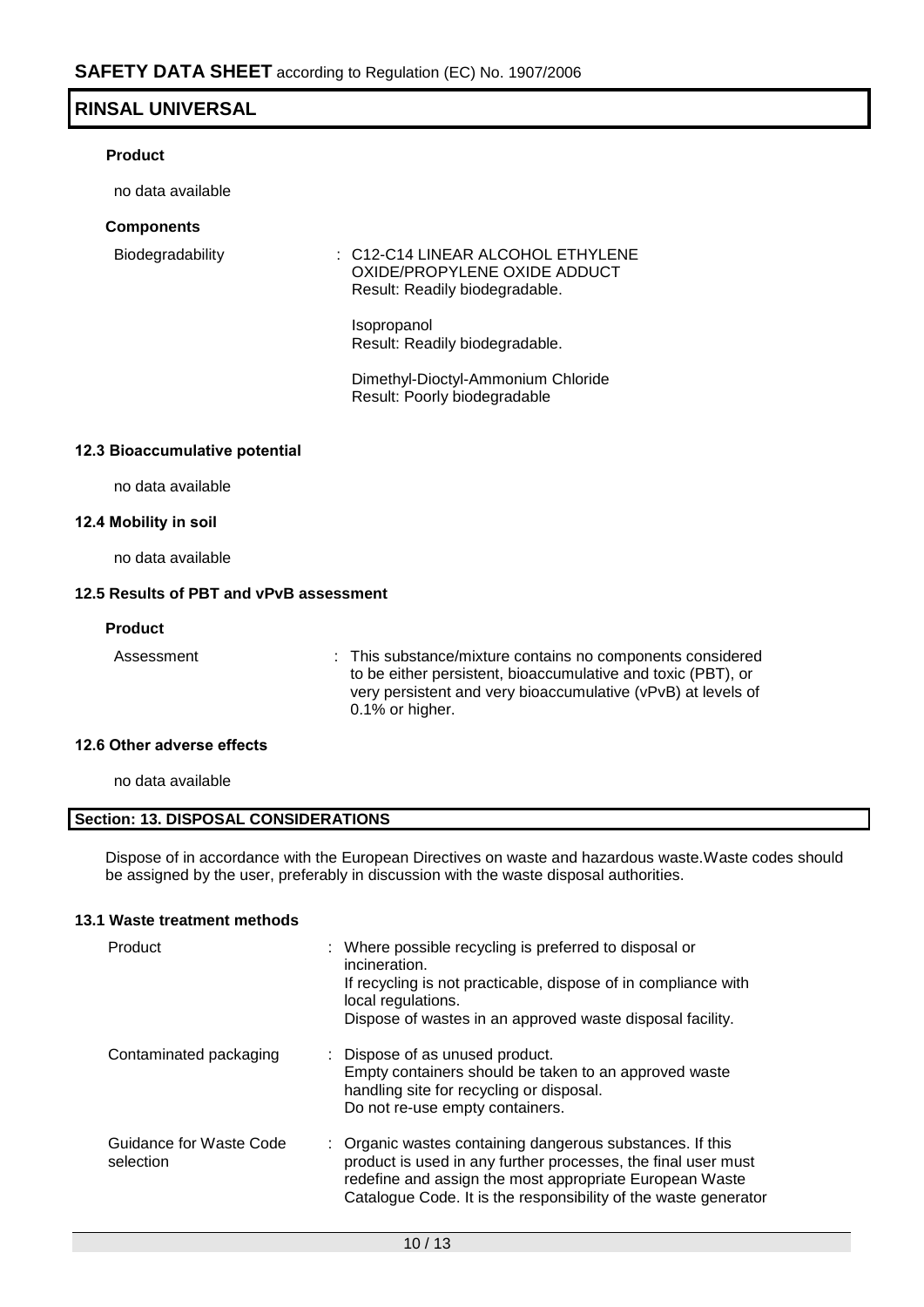to determine the toxicity and physical properties of the material generated to determine the proper waste identification and disposal methods in compliance with applicable European (EU Directive 2008/98/EC) and local regulations.

#### **Section: 14. TRANSPORT INFORMATION**

The shipper/consignor/sender is responsible to ensure that the packaging, labeling, and markings are in compliance with the selected mode of transport.

| Land transport (ADR/ADN/RID)         |                                                          |
|--------------------------------------|----------------------------------------------------------|
| 14.1 UN number:                      | Not applicable.                                          |
| 14.2 UN proper shipping name:        | PRODUCT IS NOT REGULATED DURING<br><b>TRANSPORTATION</b> |
| 14.3 Transport hazard class(es):     | Not applicable.                                          |
| 14.4 Packing group:                  | Not applicable.                                          |
| <b>14.5 Environmental hazards:</b>   | No                                                       |
| 14.6 Special precautions for user:   | Not applicable.                                          |
| Air transport (IATA)                 |                                                          |
| 14.1 UN number:                      | Not applicable.                                          |
| 14.2 UN proper shipping name:        | PRODUCT IS NOT REGULATED DURING<br><b>TRANSPORTATION</b> |
| 14.3 Transport hazard class(es):     | Not applicable.                                          |
| 14.4 Packing group:                  | Not applicable.                                          |
| <b>14.5 Environmental hazards:</b>   | <b>No</b>                                                |
| 14.6 Special precautions for user:   | Not applicable.                                          |
| Sea transport (IMDG/IMO)             |                                                          |
| 14.1 UN number:                      | Not applicable.                                          |
| 14.2 UN proper shipping name:        | PRODUCT IS NOT REGULATED DURING<br><b>TRANSPORTATION</b> |
| 14.3 Transport hazard class(es):     | Not applicable.                                          |
| 14.4 Packing group:                  | Not applicable.                                          |
| <b>14.5 Environmental hazards:</b>   | No.                                                      |
| 14.6 Special precautions for user:   | Not applicable.                                          |
| 14.7 Transport in bulk according to  | Not applicable.                                          |
| Annex II of MARPOL 73/78 and the IBC |                                                          |
| Code:                                |                                                          |
|                                      |                                                          |

#### **Section: 15. REGULATORY INFORMATION**

**15.1 Safety, health and environmental regulations/legislation specific for the substance or mixture:**

**INTERNATIONAL CHEMICAL CONTROL LAWS**

#### **15.2 Chemical Safety Assessment:**

No Chemical Safety Assessment has been carried out on the product.

#### **Section: 16. OTHER INFORMATION**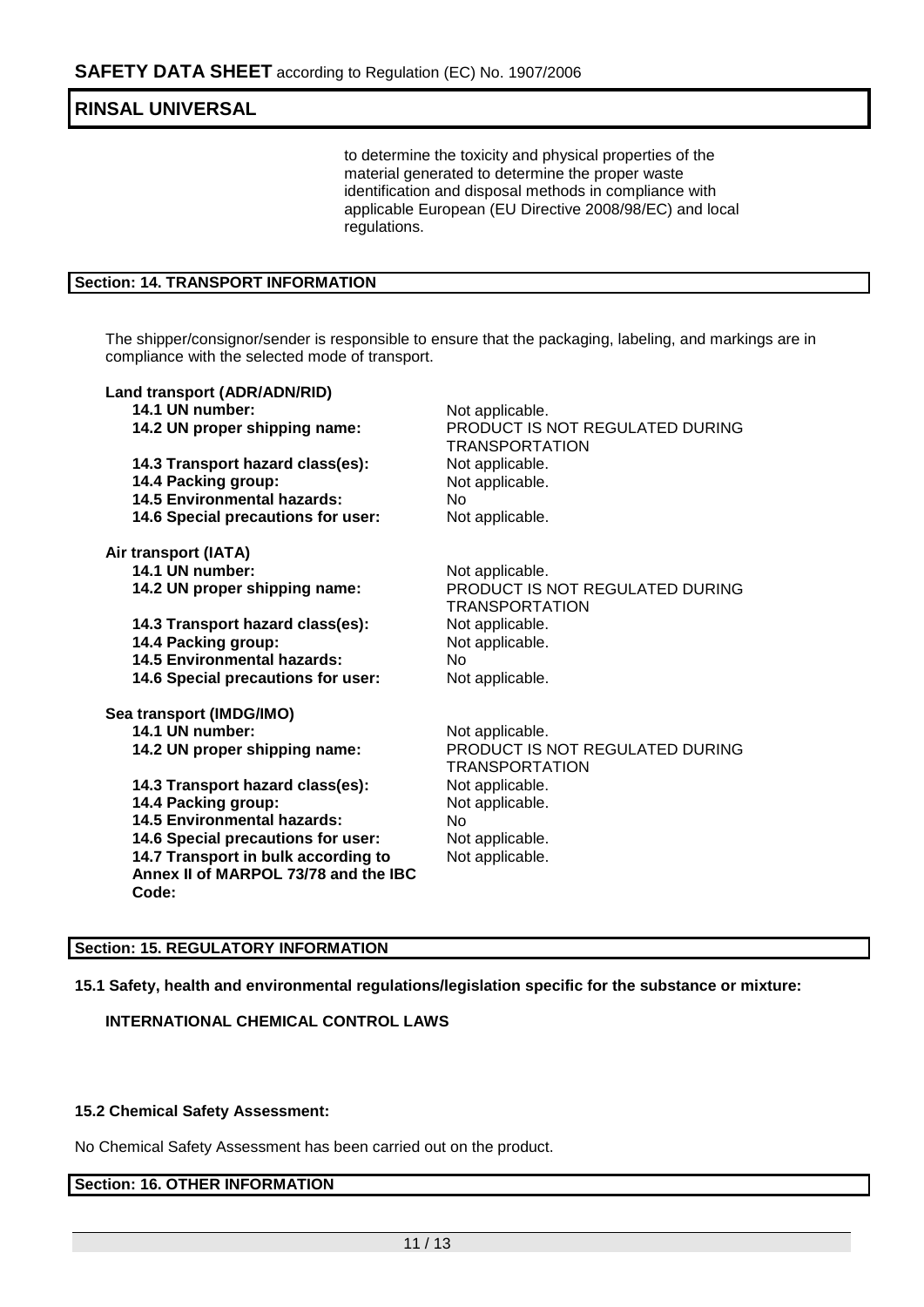| Procedure used to derive the classification according to REGULATION (EC) No 1272/2008 |                                                       |                                          |  |
|---------------------------------------------------------------------------------------|-------------------------------------------------------|------------------------------------------|--|
|                                                                                       | <b>Classification</b>                                 | <b>Justification</b>                     |  |
| Not a hazardous substance or mixture.                                                 |                                                       | Calculation method                       |  |
| <b>Full text of H-Statements</b>                                                      |                                                       |                                          |  |
| H <sub>225</sub>                                                                      | Highly flammable liquid and vapour.                   |                                          |  |
| H <sub>301</sub>                                                                      | Toxic if swallowed.                                   |                                          |  |
| H314                                                                                  |                                                       | Causes severe skin burns and eye damage. |  |
| H318                                                                                  |                                                       | Causes serious eye damage.               |  |
| H <sub>3</sub> 19                                                                     |                                                       | Causes serious eye irritation.           |  |
| H330                                                                                  | Fatal if inhaled.                                     |                                          |  |
| H336                                                                                  | May cause drowsiness or dizziness.                    |                                          |  |
| H400                                                                                  | Very toxic to aquatic life.                           |                                          |  |
| H410                                                                                  | Very toxic to aquatic life with long lasting effects. |                                          |  |
| H412<br>Harmful to aquatic life with long lasting effects.                            |                                                       |                                          |  |

#### **Full text of other abbreviations**

ADN – European Agreement concerning the International Carriage of Dangerous Goods by Inland Waterways; ADR – European Agreement concerning the International Carriage of Dangerous Goods by Road; AICS – Australian Inventory of Chemical Substances; ASTM – American Society for the Testing of Materials; bw - Body weight; CLP - Classification Labelling Packaging Regulation; Regulation (EC) No 1272/2008; CMR – Carcinogen, Mutagen or Reproductive Toxicant; DIN – Standard of the German Institute for Standardisation; DSL – Domestic Substances List (Canada); ECHA – European Chemicals Agency; EC-Number – European Community number; ECx – Concentration associated with x% response; ELx – Loading rate associated with x% response; EmS – Emergency Schedule; ENCS – Existing and New Chemical Substances (Japan); ErCx – Concentration associated with x% growth rate response; GHS – Globally Harmonized System; GLP – Good Laboratory Practice; IARC – International Agency for Research on Cancer; IATA – International Air Transport Association; IBC – International Code for the Construction and Equipment of Ships carrying Dangerous Chemicals in Bulk; IC50 – Half maximal inhibitory concentration; ICAO – International Civil Aviation Organization; IECSC – Inventory of Existing Chemical Substances in China; IMDG – International Maritime Dangerous Goods; IMO – International Maritime Organization; ISHL – Industrial Safety and Health Law (Japan); ISO – International Organisation for Standardization; KECI – Korea Existing Chemicals Inventory; LC50 – Lethal Concentration to 50 % of a test population; LD50 – Lethal Dose to 50% of a test population (Median Lethal Dose); MARPOL – International Convention for the Prevention of Pollution from Ships; n.o.s. – Not Otherwise Specified; NO(A)EC – No Observed (Adverse) Effect Concentration; NO(A)EL – No Observed (Adverse) Effect Level; NOELR – No Observable Effect Loading Rate; NZIoC – New Zealand Inventory of Chemicals; OECD – Organization for Economic Co-operation and Development; OPPTS – Office of Chemical Safety and Pollution Prevention; PBT – Persistent, Bioaccumulative and Toxic substance; PICCS – Philippines Inventory of Chemicals and Chemical Substances; (Q)SAR – (Quantitative) Structure Activity Relationship; REACH – Regulation (EC) No 1907/2006 of the European Parliament and of the Council concerning the Registration, Evaluation, Authorisation and Restriction of Chemicals; RID – Regulations concerning the International Carriage of Dangerous Goods by Rail; SADT – Self-Accelerating Decomposition Temperature; SDS – Safety Data Sheet; TCSI – Taiwan Chemical Substance Inventory; TRGS – Technical Rule for Hazardous Substances; TSCA – Toxic Substances Control Act (United States); UN – United Nations; vPvB – Very Persistent and Very Bioaccumulative

| Sources of key data used to<br>compile the Safety Data<br>Sheet | : IARC Monographs on the Evaluation of the Carcinogenic Risk<br>of Chemicals to Man, Geneva: World Health Organization,<br>International Agency for Research on Cancer.                                                                                                                                                        |
|-----------------------------------------------------------------|--------------------------------------------------------------------------------------------------------------------------------------------------------------------------------------------------------------------------------------------------------------------------------------------------------------------------------|
|                                                                 | The possible key literature references and data sources which<br>may have been used in conjunction with the consideration of<br>expert judgment to compile this Safety Data Sheet: European<br>regulations/directives (including (EC) No. 1907/2006, (EC) No.<br>1272/2008), supplier data, inter-net, ESIS, IUCLID, ERIcards, |

Non European official regulatory data and other data sources.